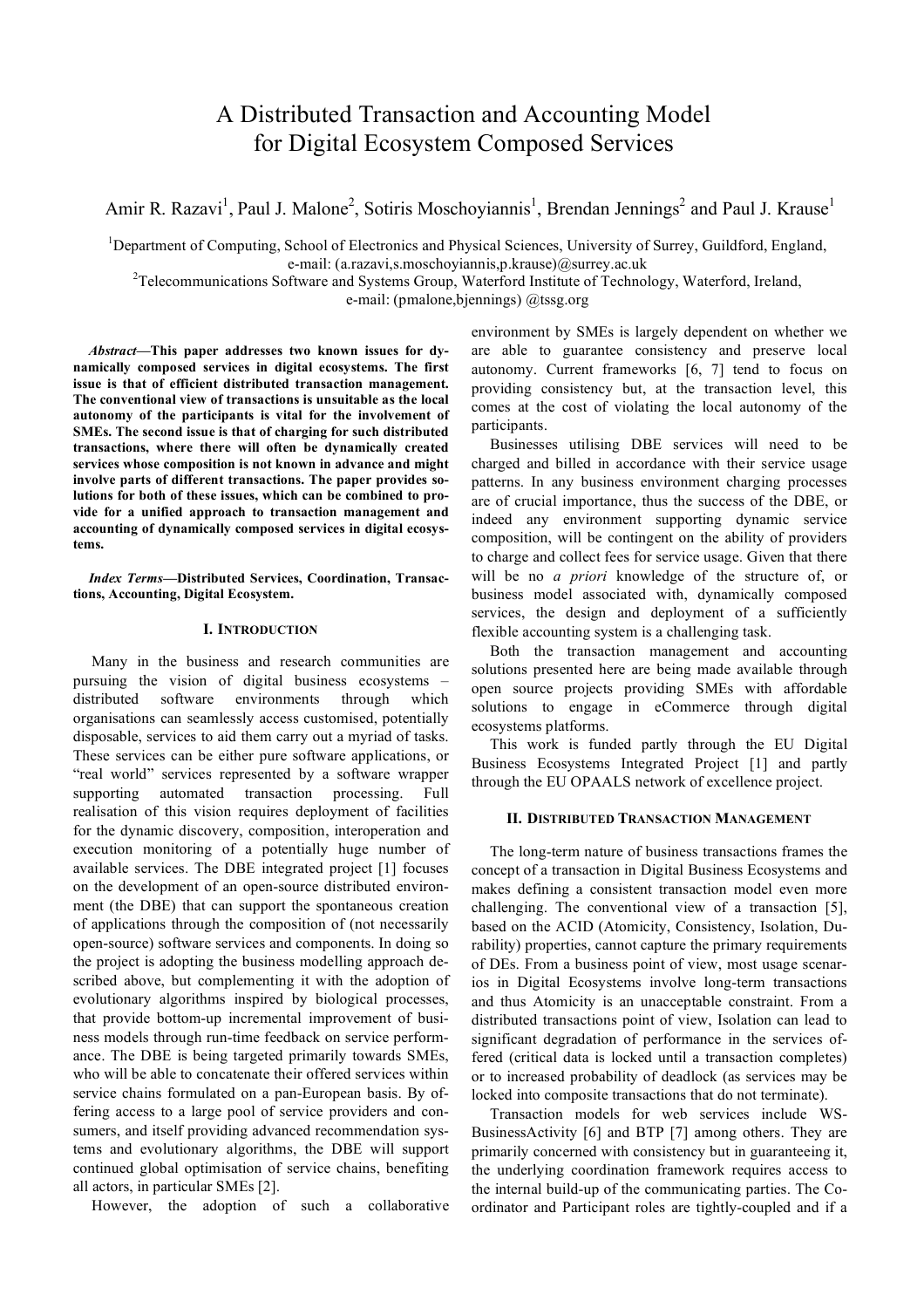fault occurs while the transaction is finalising (transition to Fault state while in Close state) it can only be dealt with at the participant's platform. This not only implies that participating SMEs cannot have exclusive control of their local design but also that the underlying services are no longer stateless. Such presumptions are against the primary requirements of SOA [9] and hinder the development of a Digital Ecosystem for SMEs.

# **III. ACCOUNTING AND CHARGING FOR NETWORKED SERVICES**

Accounting involves the collection and analysis of service and resource usage metrics for purposes such as billing, capacity and trend analysis, cost allocation and auditing. It requires that service consumption be measured, rated, and that resultant charging information be communicated between appropriate business entities. As shown in Fig. 1, accounting systems for networked services incorporate subsystems for metering, mediation, rating and billing.





Accounting for services, including composite services, whose characteristics are known in advance is a mature area. For example, in the telecommunications domain there is wide deployment of complex mediation, rating and billing systems which support sophisticated usage- and contentbased charging models for pre-paid and post-paid, private and corporate customers. In such systems the components involved in the accounting process must be manually preconfigured to account for specific services at the time those services are initially deployed. This will not be the case for composed services dynamically created and executed within a short time span – business logic for accounting must be automatically configured when service compositions are initially constructed, or subsequently modified.

Despite its importance, accounting for composed services has received little attention in the published literature. Bhushan et al. [3] propose a system architecture that supports the requirement for service providers to cooperate in the provision of composed services in a federated manner and share the generated revenue. However, they addresses only statically composed services – accounting components would still have to be pre-configured with the relevant accounting logic. Agarwal et al. [4] propose a method for metering and accounting for composite e-services that is not dependent on *a-priori* knowledge of the service composition. However, their approach supports only two specific service pricing models (flat rate per amount of resource used and flat rate per transaction). More significantly, the charge for an invocation of a composed service will always be the summation of the charges associated with standalone invocations of the constituent services; this will not always reflect the potentially complex business relationships between the service providers.

## **IV. DISTRIBUTED TRANSACTION MODEL**

Our primary concern is with the support for long-term business transactions involving open communities of SMEs. Hence, service composition in this context is multidimensional and different forms of composition are needed to satisfy evolving business requirements. In contrast with the conventional view of transactions (data centric), web service compositions deal with at least three aspects: order, dependency, and alternative service execution [11].

In our approach, a multi-service transaction is represented by a tree structure (see Fig. 3). Each node of the tree is either a coordinator (can be considered a composed service) or a basic service. The tree describes the coordination of the involved services and we may thus refer to the root of the tree as the *master composed service*. Basic services appear only as leaves of the tree. The resulting directed graph indicates the sub-transactions involved in a transaction and the corresponding hierarchical collection of basic and composed services. The coordinator nodes determine the ordering of execution and infer dependencies within the associated service hierarchy. We will describe how such issues, often collectively wrapped up in the term *choreography* [10], are addressed within our approach in the sequel.

First, we consider five different coordinator types, drawing upon [11], that allow for various forms of service composition to be expressed in our model.

1. **Sequential coordinator**: the services are invoked sequentially and the execution of a service is dependent on the previous one. This coordinator can handle sequential process-oriented service composition with provision for both Sequential with Commit Dependency (SCD) and Sequential with Data Dependency (SDD).

2. **Parallel coordinator**: the services can be executed in parallel. This coordinator handles parallel process-oriented service composition covering Parallel with Commit Dependency (PCD), Parallel with Data Dependency (PDD) and Parallel without Dependency (PND).

3. **Sequential Alternative** coordinator: the services will be attempted in succession until one produces the desired outcome, as specified by some criterion (e.g. cost, time)

4. **Parallel alternative** coordinator: alternative services are executed in parallel and once a service produces the desired outcome, the rest are aborted.

5. **Data-oriented** coordinator: this coordinator handles data-oriented service composition and specifically deals with released data items within a transaction (between its sub-transactions) or partial results released between different transactions.

6. **Delegation**: this coordinator allows the whole transaction or a sub-transaction to be delegated to another platform.

The first four coordinator types are rather selfexplanatory. In long-lived transactions, partial results need to be shared between transactions before their termination (commitment). This is the purpose of the data-oriented coordinator. The delegation coordinator provides a means of overcoming traffic bottlenecks or low bandwidth connections or (lack of) processing power. In this paper we are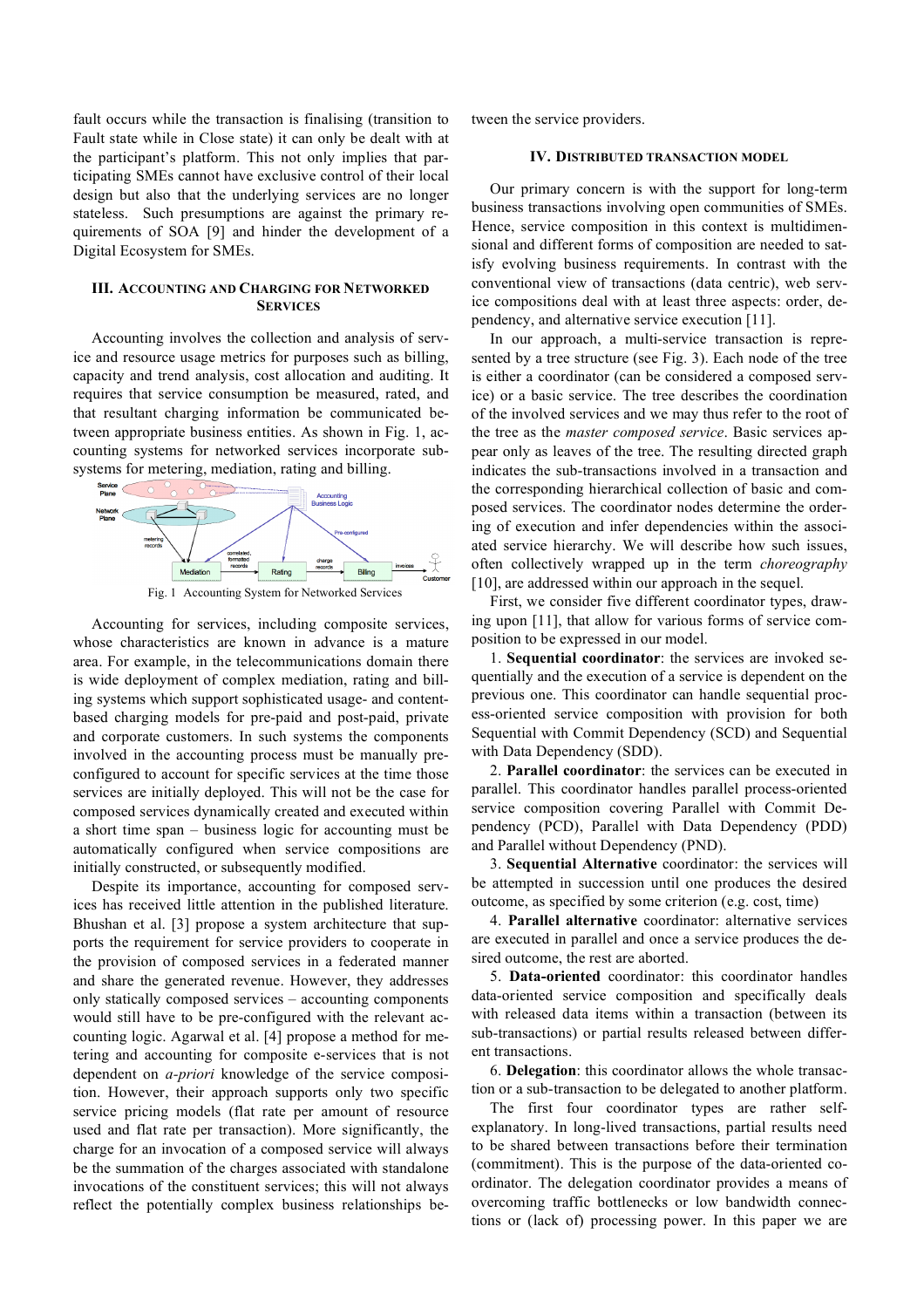mostly interested in a charging scheme for distributed multiservice transactions and thus these coordinator types will not be covered in greater detail.

Consider the simple transaction tree depicted in Fig. 2 where we have adopted the notation of [8]. It comprises five basic services whose order of execution is determined by the three coordinators.



Fig. 2 Multi-service transaction in a tree structure

The "master composed service" is a sequential alternative coordinator defining two alternative execution scenarios: (i) service s1 followed by  $s_2$ , and (ii) service  $s_1$  followed by  $s_2$ , followed by  $s_3$ ,  $s_4$ , and  $s_5$  in parallel. The second scenario of composed services will only be executed if the outcome of the first does not meet some preset condition.

The tree structure representation of a transaction allows us to exemplify the local coordination of the corresponding (compositions of) services that is required in performing the transaction in question.

To accommodate distributed long running transactions that involve composed services, we need to relax the ACID properties, particularly Atomicity and Isolation without compromising Consistency. For this purpose, we need to consider some additional structure that guarantees the consistency of the transaction model within a highly dynamic and purely distributed environment of a Digital Ecosystem.

At the same time, we are considering SOC [9] as the primary computing paradigm for DBE. This entails that the model should defer from any tight-coupling between initiator and coordinator or between initiator and participant, as is the case with WS-BusinessActivity [6]. We therefore keep state information at the deployment level and abstain from interfering with service execution as such as we wish not to break the local autonomy of the realisation platform.

Next, we describe two graphs that capture the dependencies between sub-transactions (basic and/or composite services) of a single transaction or belonging to different transactions. Keeping track of such dependencies is essential if the underlying transaction model is to provide capabilities for charging for services, including composed services, and reverse action (when a sub-transaction fails or is aborted).

The *Internal Dependency Graph* (IDG) is a directed graph of arcs and nodes, which keeps logs of value dependencies within a transaction tree. Each node represents a coordinator or service (sub-transaction) and the direction of the arc between nodes indicates a dependency of one node on another.

In the transaction tree of Fig. 2, for example,  $s_2$  and  $s_1$  are children of a sequential coordinator and hence  $s_2$  is dependent on the results released by  $s_1$ . This means that service  $s_2$ cannot be invoked before  $s_1$  has. It also has as a consequence that if  $s_1$  is aborted, then  $s_2$  must also be aborted. This dependency between  $s_2$  and  $s_1$  is shown in the IDG of  $Fig.3(i)$ .

The services  $s_3$ ,  $s_4$ , and  $s_5$  are children of a parallel coordinator. This implies that when value dependencies exist if one of the services is aborted then the rest of the services must also be aborted. This is shown in the corresponding IDG given in Fig. 3(ii).



We have seen that in a distributed multi-service transaction, dependencies may exist not only between services of a transaction but also between services of different transactions. For instance, consider the case of (compensatable) sub-transactions that release partial results in a conditional commit state [8]. This incurs a dependency between the corresponding service executions.

To capture such dependencies, we use another graph, called the *External Dependency Graph* (EDG). This graph keeps track of dependencies between (services or coordinators of) different transactions. The log structure it provides can also be used in recovery routines for running a compensating procedure, upon failure.

Fig. 4 shows (part of) the EDG for the transaction T1 (of Fig. 2) and transaction T2. It indicates that the service  $s<sub>9</sub>$  of T2 uses results released by service  $s<sub>5</sub>$  of T1, and is thus dependent on s<sub>5</sub>.



The IDG and EDG provide a means of recording important system logs which can be stored locally, on the corresponding local coordinator, but their effect is both local, in terms of local faults, forward recovery and contingency plans, and global, in terms of abortion, restarting, recalculating, and alternative execution. Both graphs are used in the rating process of accounting, discussed in §V, for determining the final charges of composed services of a transaction (IDG) and across transactions (EDG).

#### **V. TWO PHASE RATING PROCESS**

We return now to the rating algorithm. To meet the requirements outlined in §III we propose that DBE rating engines employ a two phase rating process. In phase 1 of